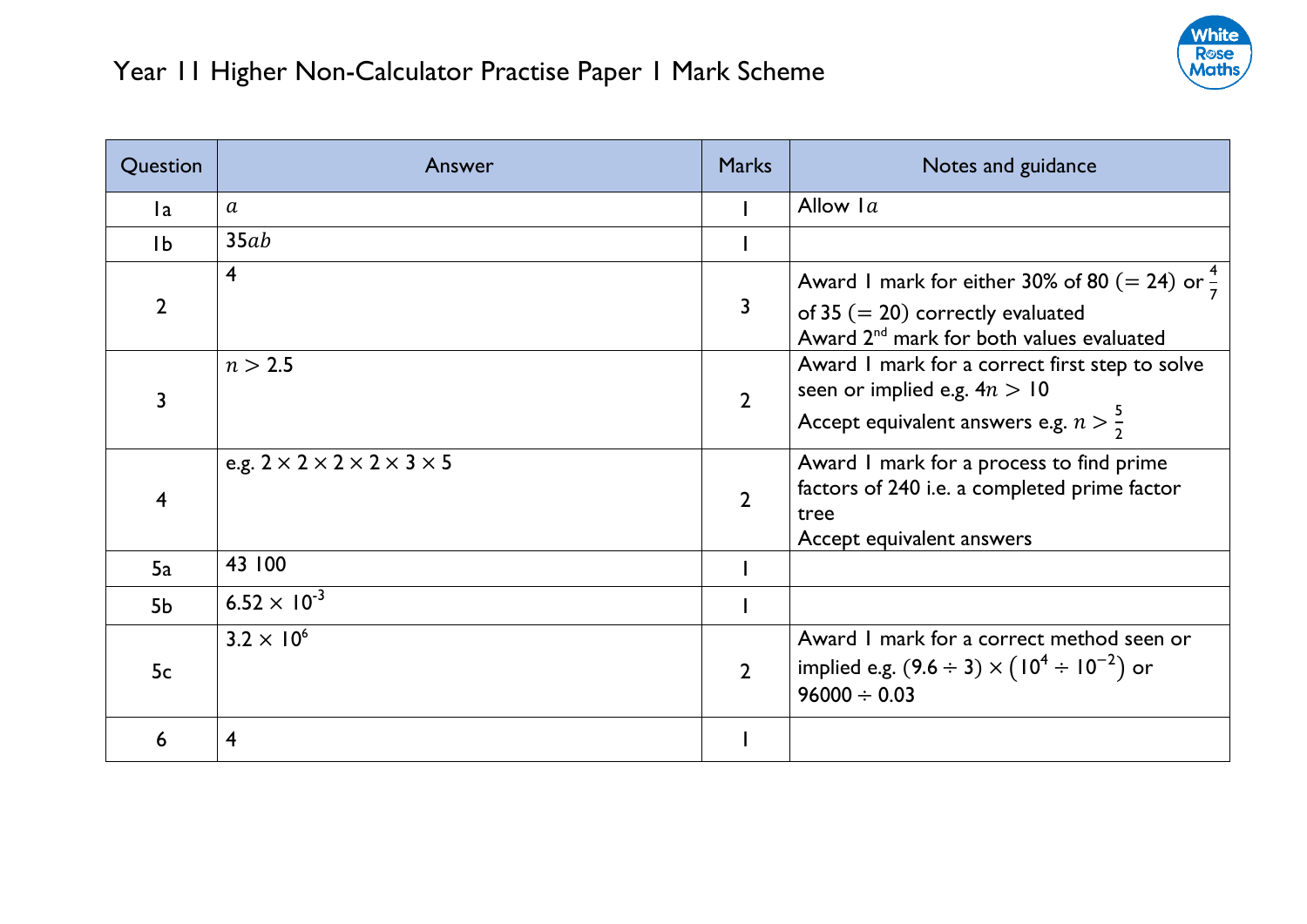

| 7a              | 13<br>$\overline{40}$                                                   | $\overline{2}$ | Award I mark for writing each fraction as an<br>equivalent with a common denominator i.e.<br>25<br>$\frac{25}{40} - \frac{12}{40}$<br>Accept equivalent fractions not simplified as a<br>final answer e.g. $\frac{26}{80}$ |
|-----------------|-------------------------------------------------------------------------|----------------|----------------------------------------------------------------------------------------------------------------------------------------------------------------------------------------------------------------------------|
| 7b              | $\frac{2}{9}$                                                           | $\overline{2}$ | Award 1 mark for $\frac{11}{5} \times \frac{5}{9}$ seen or implied                                                                                                                                                         |
| 8               | 13                                                                      | $\overline{2}$ | Award I mark for $780 \div 60$ seen or implied.                                                                                                                                                                            |
| 9               | Colour<br>red<br>blue<br>yellow<br>purple<br>green                      |                | Award I mark for method to find                                                                                                                                                                                            |
|                 | Probability<br>0.17<br>0.17<br>0.17<br>0.25<br>0.24                     | $\overline{2}$ | P(G or B or Y) seen or implied e.g. $I - 0.49$                                                                                                                                                                             |
| 10a             | 1:2:6                                                                   | $\overline{2}$ | Award I mark for forming an equivalent ratio<br>not its simplest form e.g. $15:30:180$                                                                                                                                     |
| 10 <sub>b</sub> | £100                                                                    | $\overline{2}$ | Award 1 mark for $450 \div$ their 9 seen or<br>implied                                                                                                                                                                     |
| $\mathbf{H}$    | 0.16                                                                    | $\overline{2}$ | Award I mark for a correct method seen i.e.<br>$0.4 \times 0.4$ or $0.4^2$                                                                                                                                                 |
| 12a             | $-3$<br>$-2$<br>$-1$<br>$\overline{2}$<br>3<br>0<br>1<br>$\mathfrak{X}$ | $\overline{2}$ | Award 1 mark for 3 correct values                                                                                                                                                                                          |
|                 | $-3$<br>$-5$<br>$-3$<br>$\overline{7}$<br>$-5$<br>$\mathcal{V}$         |                |                                                                                                                                                                                                                            |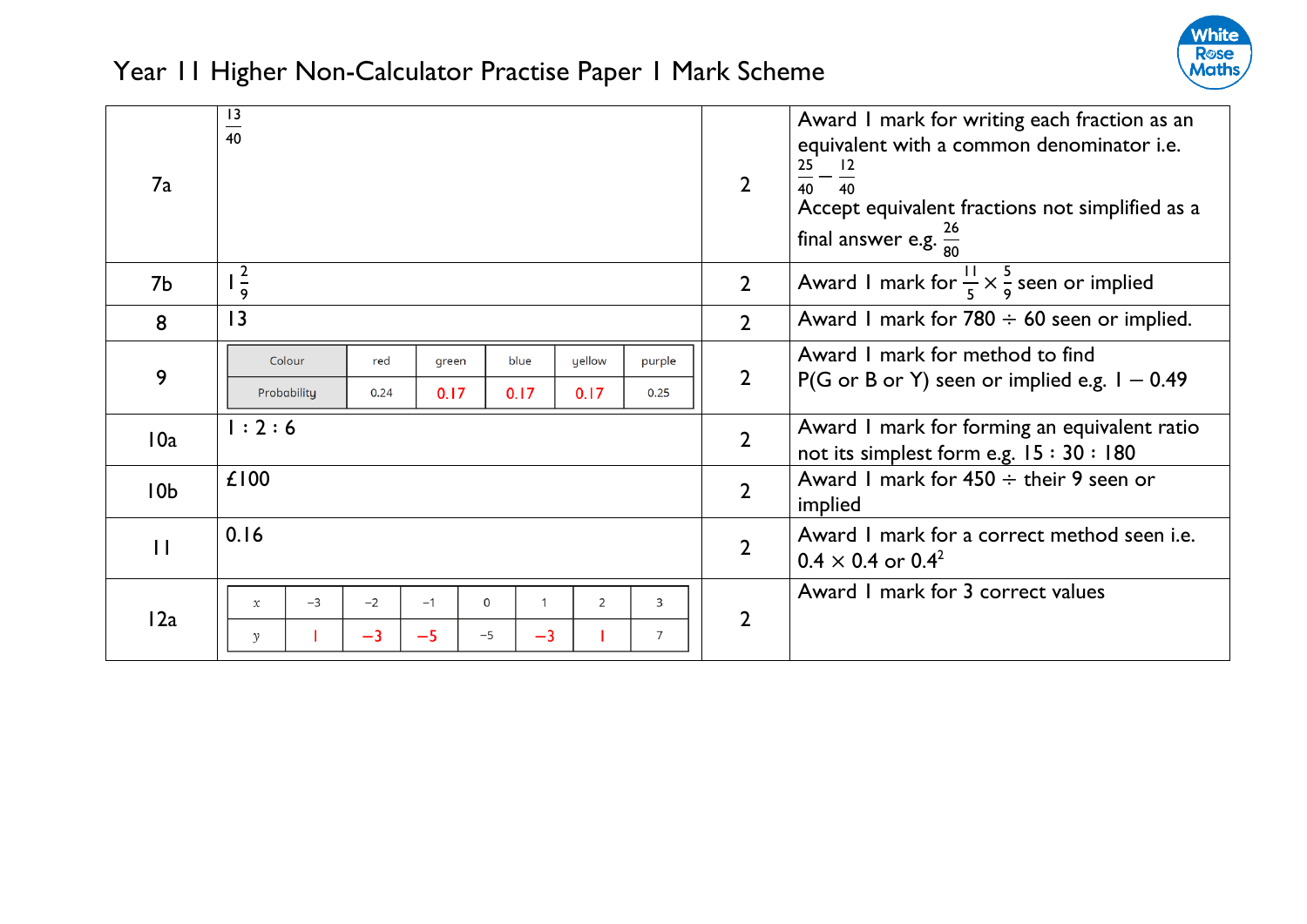

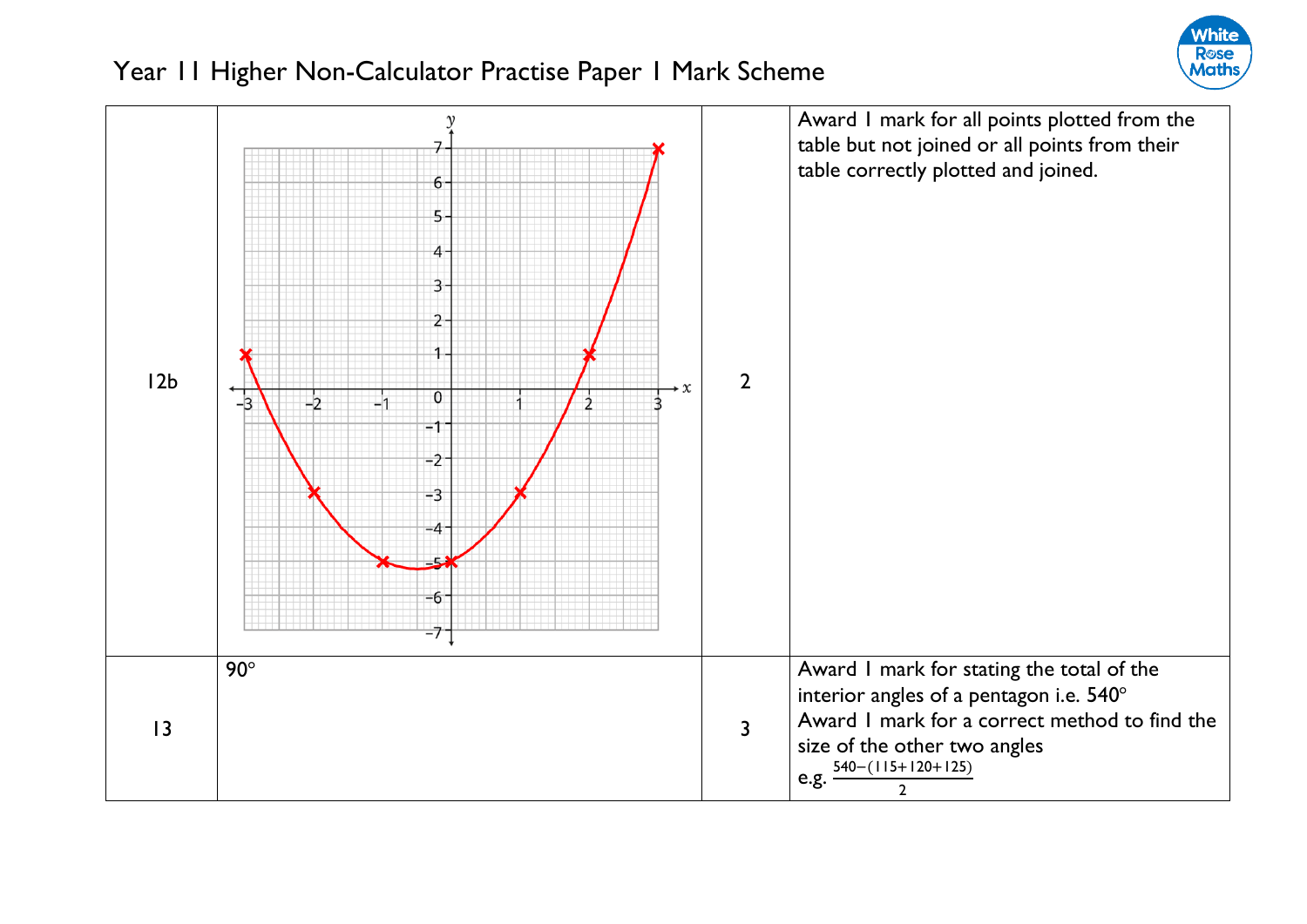

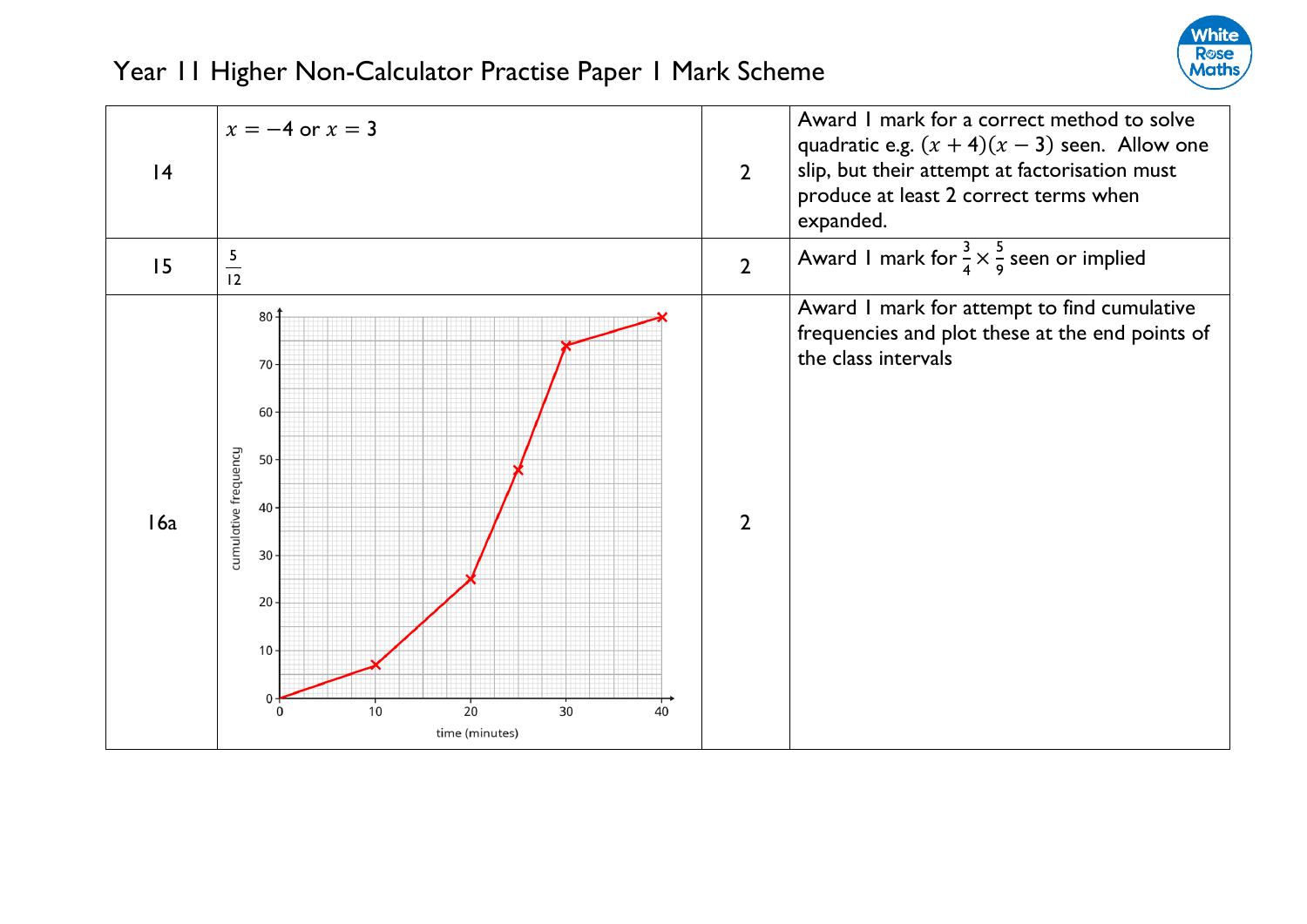

| 16 <sub>b</sub> | c. $10$                                                                                                                                                           | $\overline{2}$ | Award I mark for Upper and Lower Quartile<br>values seen or implied from their cf graph<br>e.g. $27.5 - 17.5$                                                                       |
|-----------------|-------------------------------------------------------------------------------------------------------------------------------------------------------------------|----------------|-------------------------------------------------------------------------------------------------------------------------------------------------------------------------------------|
| 17a             | 108                                                                                                                                                               | $\overline{2}$ | Award I mark for a correct method seen or<br>implied e.g. $2 \times [(3 \times 4) + (3 \times 6) \times (4 \times 6)]$                                                              |
| 17 <sub>b</sub> | e.g. $\sqrt{3^2+4^2+6^2}=\sqrt{9+16+36}=\sqrt{61}$                                                                                                                | $\overline{2}$ | Award I mark for a correct use of Pythagoras'<br>theorem to find longest diagonal; could be as<br>shown or applied twice e.g. $\sqrt{3^2 + 4^2}$ and then<br>$\sqrt{5^2+6^2}$       |
| 8               | 81 kg                                                                                                                                                             | $\overline{2}$ | Award I mark for subtracting 150 from their<br>$80 \times 12$ (= 960) seen or implied                                                                                               |
| 9               | $x^3 + 5x^2 - 2x - 24$                                                                                                                                            | $\overline{3}$ | Award I mark for expanding and pair of the<br>brackets correctly e.g. $x^2 + 7x + 12$<br>Award I mark for multiplying their quadratic by<br>their remaining bracket seen or implied |
| 20a             | $\perp$<br>$\overline{25}$                                                                                                                                        |                |                                                                                                                                                                                     |
| 20 <sub>b</sub> | $\overline{4}$                                                                                                                                                    | $\overline{2}$ | Award I mark for $(\sqrt[3]{8})^2$ or $\sqrt[3]{8^2}$ seen or<br>implied                                                                                                            |
| 20c             | 43<br>$\frac{1}{90}$                                                                                                                                              | $\overline{2}$ | Award I mark for a correct method seen<br>e.g. finding $10x$ , $100x$ , subtracting and dividing                                                                                    |
| 20 <sub>d</sub> | $(\sqrt{50} + \sqrt{2})(\sqrt{50} + \sqrt{2}) = 50 + 10 + 10 + 2 = 72$<br><b>OR</b><br>$(\sqrt{50} + \sqrt{2})^2 = (5\sqrt{2} + \sqrt{2})^2 = (6\sqrt{2})^2 = 72$ | $\overline{2}$ | Award 1 mark for a correct use of $\sqrt{a} \times \sqrt{b} =$<br>$\sqrt{ab}$ seen or implied.                                                                                      |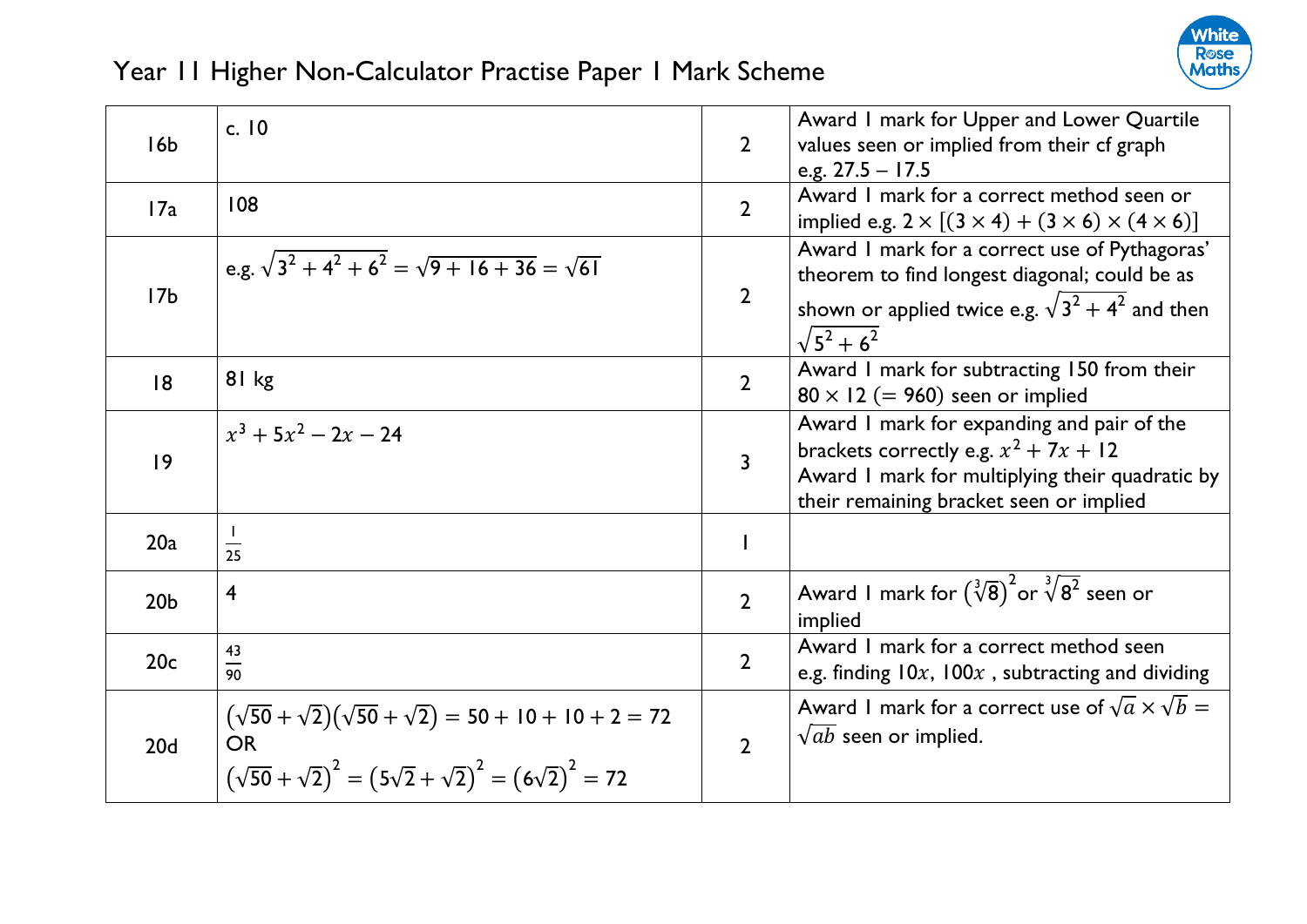

| 21a             | $y=\frac{16}{\sqrt{x}}$            | $\overline{2}$ | Award I mark for forming a correct equation<br>to show inverse proportionality of y and $\sqrt{x}$ in<br>terms of 'k' (e.g. $y\sqrt{x} = k$ or $y = \frac{k}{\sqrt{x}}$ ) and<br>substituting in given values of $x$ and $y$                                                                                                                                                                                                               |
|-----------------|------------------------------------|----------------|--------------------------------------------------------------------------------------------------------------------------------------------------------------------------------------------------------------------------------------------------------------------------------------------------------------------------------------------------------------------------------------------------------------------------------------------|
| 21 <sub>b</sub> | 64                                 | $\overline{2}$ | Award I mark for deducing $\sqrt{x} = 8$ or correct<br>substitution of $y = 2$ into their equation of the<br>form $y = \frac{k}{\sqrt{x}}$                                                                                                                                                                                                                                                                                                 |
| 22              | Trapezium                          |                |                                                                                                                                                                                                                                                                                                                                                                                                                                            |
| 23              | $y = -\frac{3x}{4} + \frac{25}{4}$ | $\overline{4}$ | Award I mark for finding the gradient of OP<br>$\left(=\frac{4}{3}\right)$<br>Award I mark for finding the gradient of the<br>tangent to the circle at P $\left(=-\frac{3}{4}\right)$ i.e. negative<br>reciprocal of their gradient of OP<br>Award I mark for a correct process to obtain<br>correct equation e.g. substituting $(3, 4)$ into<br>$y = mx + c$ using their gradient of the tangent<br>Accept answer in any equivalent form. |
| 24              | $c. -2.5$                          | $\overline{2}$ | Award I mark for a correct method seen or<br>implied on the diagram to find the gradient of<br>the tangent to the curve at $(-1, 3)$                                                                                                                                                                                                                                                                                                       |
| 25              | $\frac{x+6}{2x-3}$                 | 3              | Award I mark for a correct factorisation of the<br>numerator e.g. $(x + 6)(x - 2)$<br>Award I mark for a correct factorisation of the<br>denominator e.g. $(2x-3)(x-2)$                                                                                                                                                                                                                                                                    |